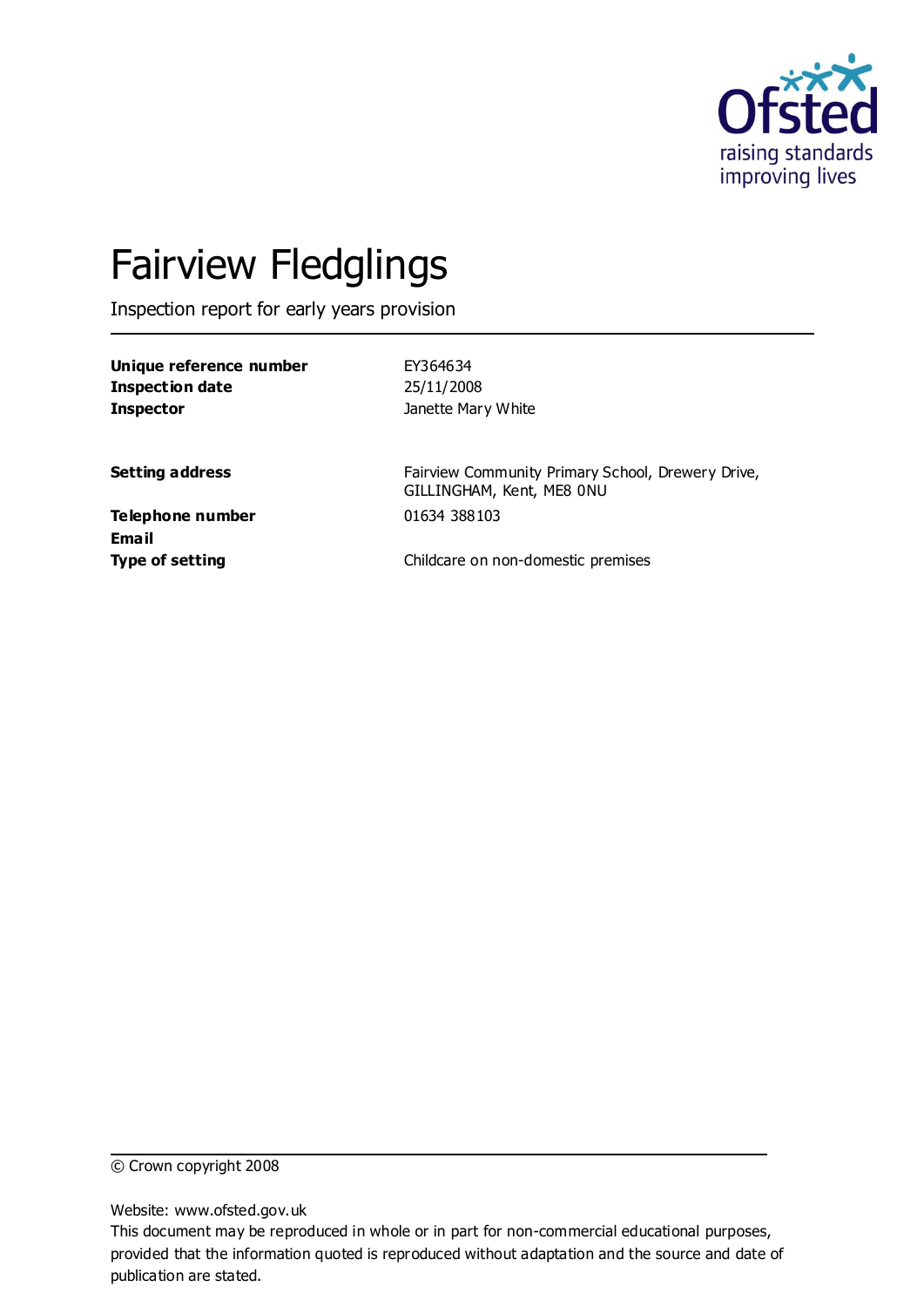### **Introduction**

This inspection was carried out by Ofsted under Sections 49 and 50 of the Childcare Act 2006 on the quality and standards of the registered early years provision. 'Early years provision' refers to provision regulated by Ofsted for children from birth to 31 August following their fifth birthday (the early years age group). The registered person must ensure that this provision complies with the statutory framework for children's learning, development and welfare, known as the *Early* Years Foundation Stage.

The report includes information on any complaints about the childcare provision which Ofsted has received since the last inspection or registration whichever is the later, which require Ofsted or the provider to take action in Annex C.

The provider must provide a copy of this report to all parents with children at the setting where reasonably practicable. The provider must provide a copy of the report to any other person who asks for one, but may charge a fee for this service (The Childcare (Inspection) Regulations 2008 regulations 9 and 10).

The setting also makes provision for children older than the early years age group which is registered on the voluntary and/or compulsory part(s) of the Childcare Register. This report does not include an evaluation of that provision, but a comment about compliance with the requirements of the Childcare Register is included in Annex B.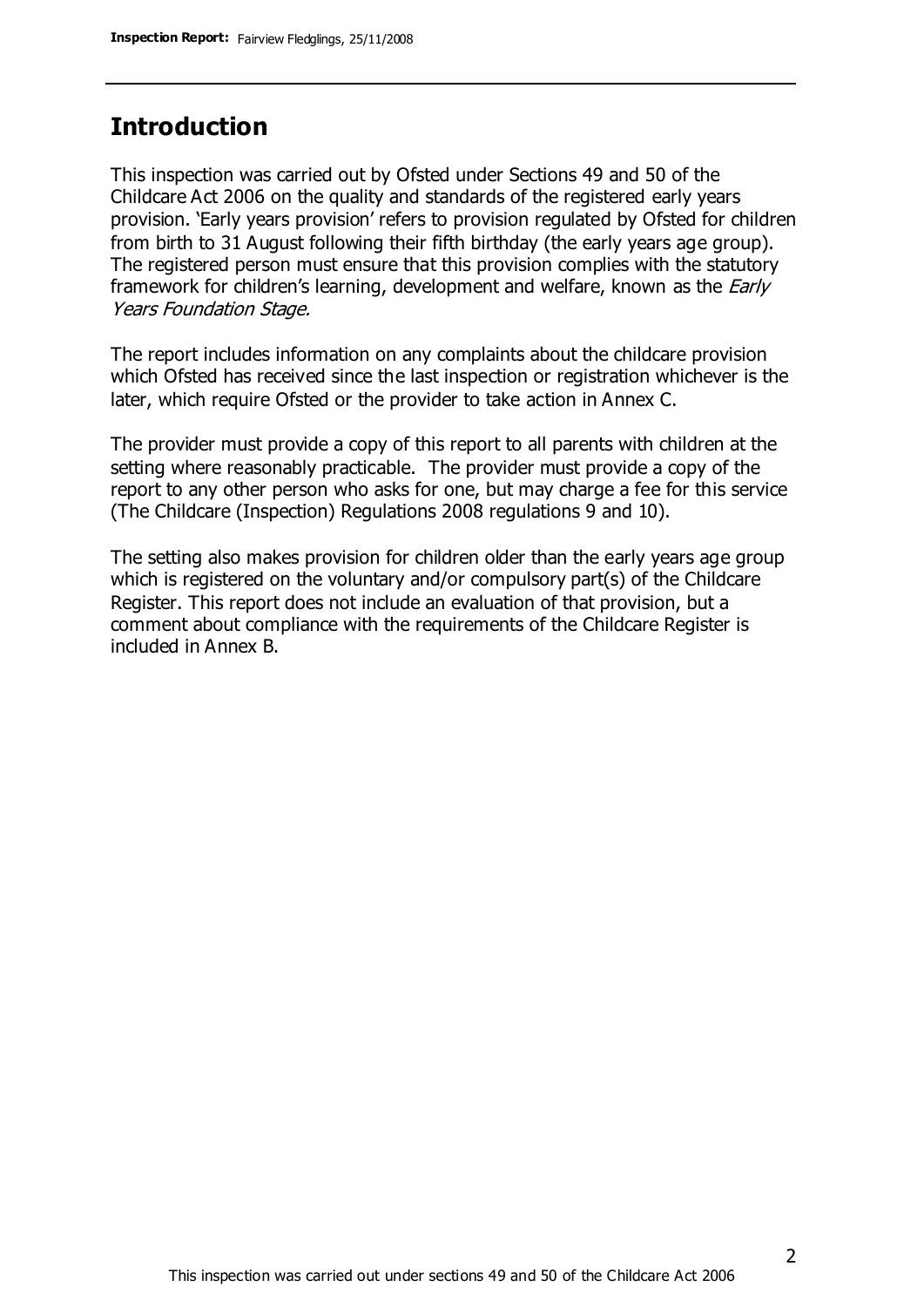## **Description of the setting**

Fairview Fledgelings and Bustle out of school group opened in 2008 and operates from four rooms in a purpose-built building and within the local school. This group is privately owned. It is situated in the town of Wigmore, Gillingham, Kent. A maximum of 56 children may attend the nursery and out of school at any one time. The nursery is open each weekday from 07.30 to 18.30 for 50 weeks of the year. The out of school group is open for the same time each day, but is term time only. All children share access to a secure enclosed outdoor play area. The premises are suitable for wheelchair uses.

This provision is registered on the Early Years Register and on both the voluntary and compulsory parts of the Childcare Register. There are currently 45 children attending who are within the Early Years Foundation Stage (EYFS) and 15 aged over five years. Children come from a wide catchment area. The nursery and out of school currently supports a number of children who speak English as an additional language. The nursery and out of school employs 15 staff. Twelve of the staff, including the manager hold appropriate early years qualifications and three staff are working towards a qualification.

### **Overall effectiveness of the early years provision**

Children are safe and secure at all times and learning about their local area and the world around them. Partnership with parents and the local school contributes to the children's development and learning, although observations and assessments are not yet imbedded to fully consider the further development of all children. The provider and the staff team assess their strengths and the continuing improvements for the future. They offer a welcoming and secure opportunity for children to develop and learn. Staff have a satisfactory understanding of the Early Years Foundation Stage. They provide a positive programme of activities which covers the early learning goals, although daily outdoor activities do not include all children.

### **What steps need to be taken to improve provision further?**

To further improve the early years provision the registered person should:

- ensure good hygiene practices are in place in order to prevent the risk of cross infection.
- ensure children have daily access to outdoor activities.
- ensure the information gathered from observations and assessments is used to continue to develop and extend children's progress and learning.

To fully meet the specific requirements of the EYFS, the registered person must:

• obtain prior written permission to administer medication and ensure details are recorded. 28/11/2008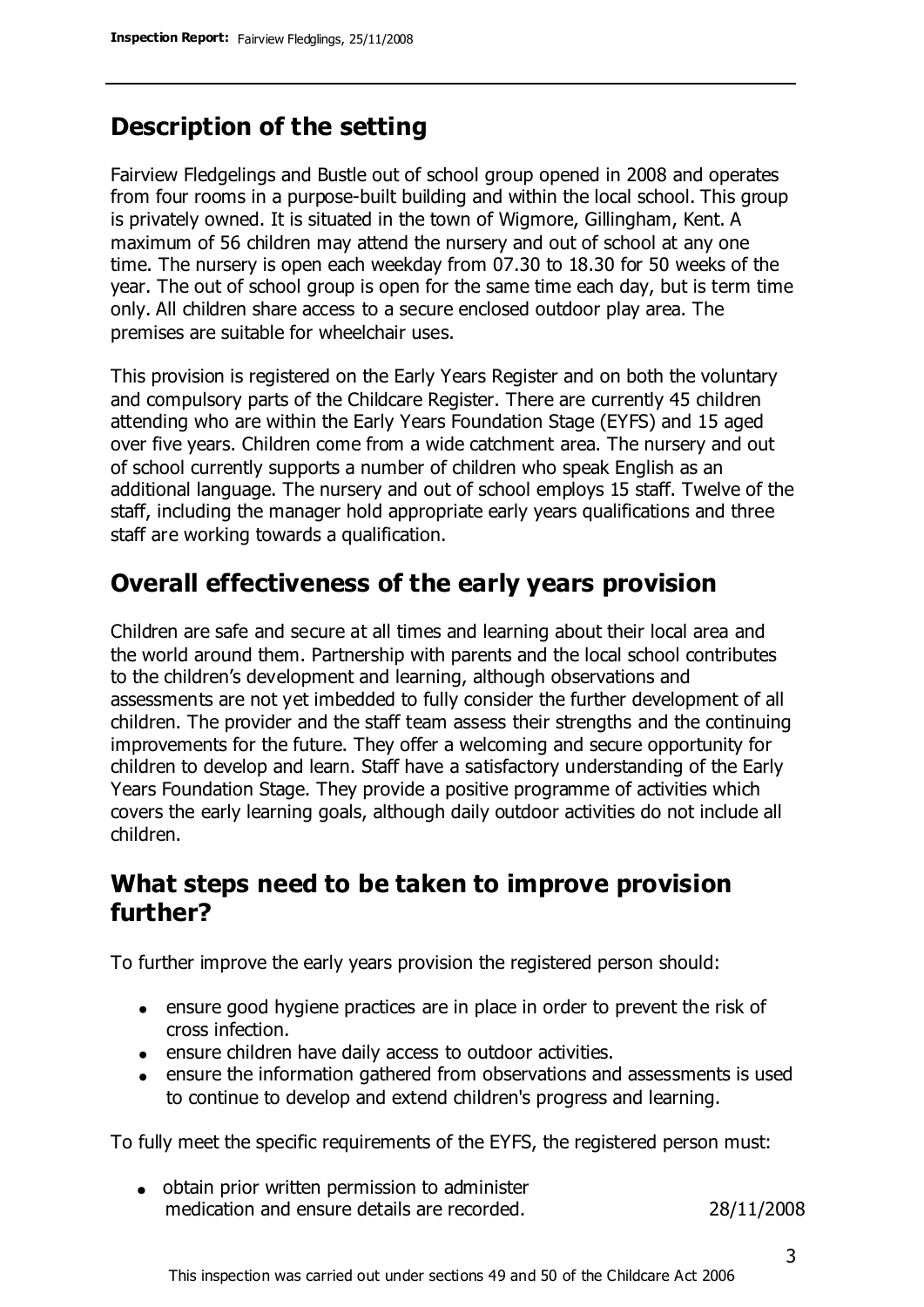(Safeguarding and promoting children's welfare)

ensure Ofsted is notified of any changes to the person who is managing the early years provision. (Suitable people) 24/11/2008

### **The leadership and management of the early years provision**

Parents are given a sufficient range of written information regarding the nursery. This helps them to make an informed decision about choosing a place for their child. They are requested to complete a form giving details of their child's starting points and provide most of the required written permissions. However, staff do not always obtain prior written permission to administer medication or record the details. In addition, staff do not always practice good hygiene procedures. The provider has a secure recruitment procedure ensuring children are cared for by staff who are vetted. However, she has not notified Ofsted of changes to the management in the provision. Staff appraisals consider their knowledge and understanding and how future trainings courses support children's welfare, such as first aid training. All staff are confident and have an effective understanding of child protection. Fire drills procedures are in place however, the emergency escape plan is not sufficiently practiced to ensure all children are familiar with what they need to do in an emergency. As a result, most aspects of children's welfare, care and learning are satisfactory and some areas are good.

The provider makes sure that effective procedures are in place for the assessment of children with learning difficulties or disabilities. Staff are secure and continuing to develop their confidence as a team. They support each other to adapt activities in order to cover the six areas of learning. Staff meetings and regular appraisals ensure that they continually look at areas of the service which work well and consider possible improvements for the future. For example, establishing an appropriate system to record observations and assessments as well as considering how to plan opportunities for all the children to have access to daily outdoor activities. Parents are kept informed daily through verbal updates on their child's progress. They have opportunities to attend meetings with their child's allocated key worker and provide information relating to their individual background needs, such as religion, ethnicity and language at home.

### **The quality and standards of the early years provision**

Children take part in a planned programme of activities which considers their individual needs and in the main is child led. Staff take note and are beginning to record observations on most children. However, their assessments are not always clearly used to continue the development or extend children's progress and learning. In addition, they do not include daily outdoor activities for the younger children. Children participate in a range of activities which contributes towards their future economic well being. For example, such as selecting books to 'read' to each other and working together to solve problems. There are examples of positive images which provide children with daily opportunities to develop a balanced view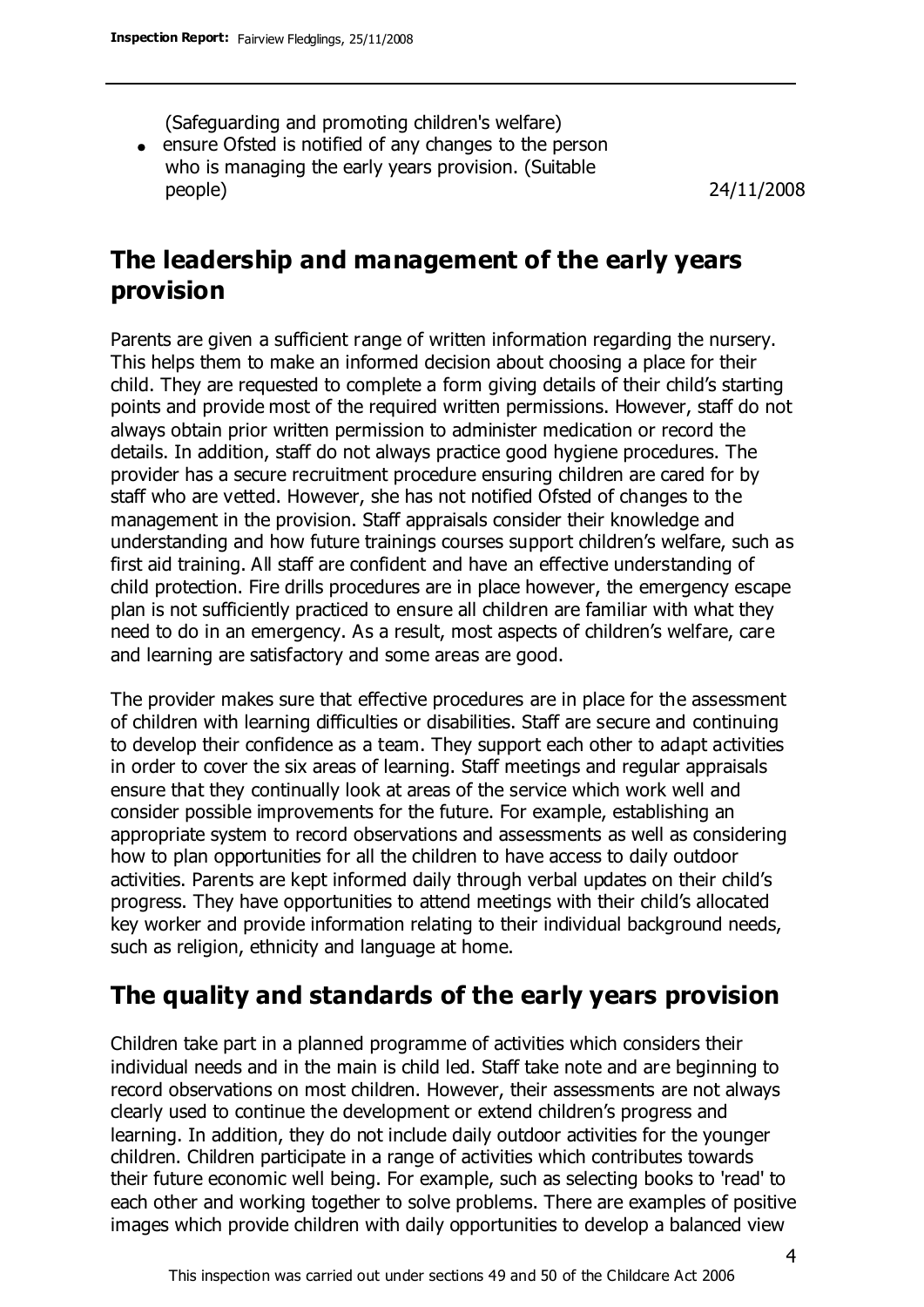of society, although resources reflecting some aspects of information and communication technology are limited. The environment supports children's independence allowing them to explore safely. Staff promote children's understanding of how to keep themselves safe through clear explanations and gentle reminders. As a result, all children are developing a sense of self esteem and confidence.

Children independently take themselves to the toilet and begin to understand why it is important to use soap from the dispenser to wash their hands. Older children describe how germs will make them ill. However, in the nappy changing room there is a risk of cross infection. For example, staff and children use the same towel. Younger children are developing positive relationships and seek comfort from staff who are familiar with their daily routines. Babies and younger children are offered drinks often and older children are able to help themselves to drinks throughout the day. However, at lunch time resources to help children's independence are not always available. For example, drinks are provided in jugs which are too large for them to lift by themselves. Children benefit from a variety of activities this helps support their learning and development, such as, using construction bricks, bikes and the role play area or using scissors, pencils and paint brushes in their creative activities. There is a sufficient range of toys and equipment, such as books, problem solving resources and water and sand play. As well as resources to promote their imaginative and pretend play. Their art and craft pictures are displayed and this shows that staff value their contributions.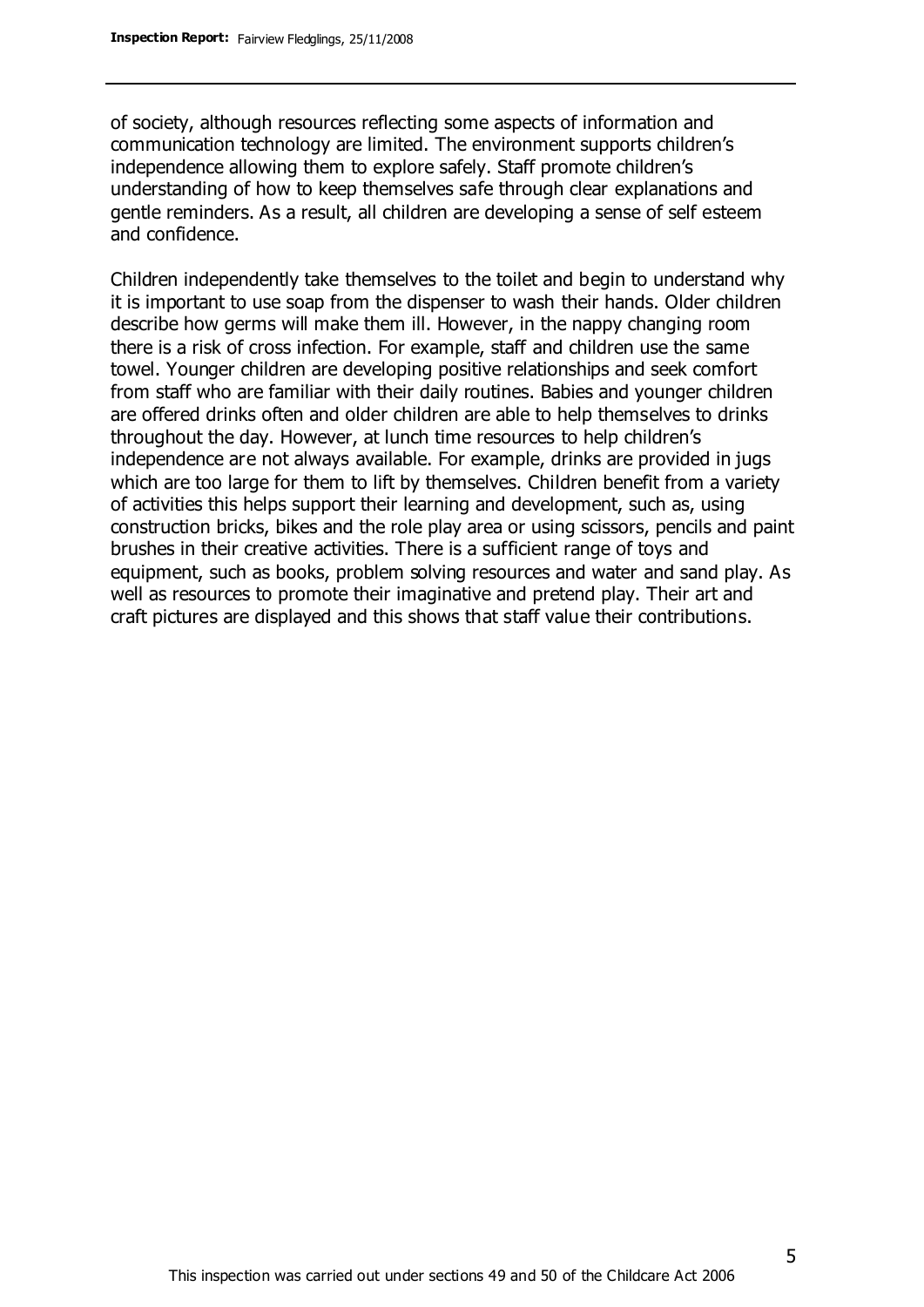# **Annex A: record of inspection judgements**

#### **The key inspection judgements and what they mean**

Grade 1 is Outstanding: this aspect of the provision is of exceptionally high quality Grade 2 is Good: this aspect of the provision is strong Grade 3 is Satisfactory: this aspect of the provision is sound Grade 4 is Inadequate: this aspect of the provision is not good enough

### **Overall effectiveness**

| How effective is the provision in meeting the needs<br>of children in the Early Years Foundation Stage? |  |
|---------------------------------------------------------------------------------------------------------|--|
| How well does the provision promote inclusive practice?                                                 |  |
| The capacity of the provision to maintain continuous                                                    |  |
| improvement.                                                                                            |  |

### **Leadership and management**

| How effectively is provision in the Early Years               |  |
|---------------------------------------------------------------|--|
| <b>Foundation Stage led and managed?</b>                      |  |
| How effective is the setting's self-evaluation, including the |  |
| steps taken to promote improvement?                           |  |
| How well does the setting work in partnership with parents    |  |
| and others?                                                   |  |
| How well are children safequarded?                            |  |

### **Quality and standards**

| How effectively are children in the Early Years<br><b>Foundation Stage helped to learn and develop?</b> |   |
|---------------------------------------------------------------------------------------------------------|---|
| How effectively is the welfare of children in the Early                                                 |   |
| <b>Years Foundation Stage promoted?</b>                                                                 |   |
| How well are children helped to stay safe?                                                              |   |
| How well are children helped to be healthy?                                                             |   |
| How well are children helped to enjoy and achieve?                                                      | 3 |
| How well are children helped to make a positive                                                         | っ |
| contribution?                                                                                           |   |
| How well are children helped develop skills that will                                                   |   |
| contribute to their future economic well-being?                                                         |   |

Any complaints about the inspection or report should be made following the procedures set out in the guidance available from Ofsted's website: www.ofsted.gov.uk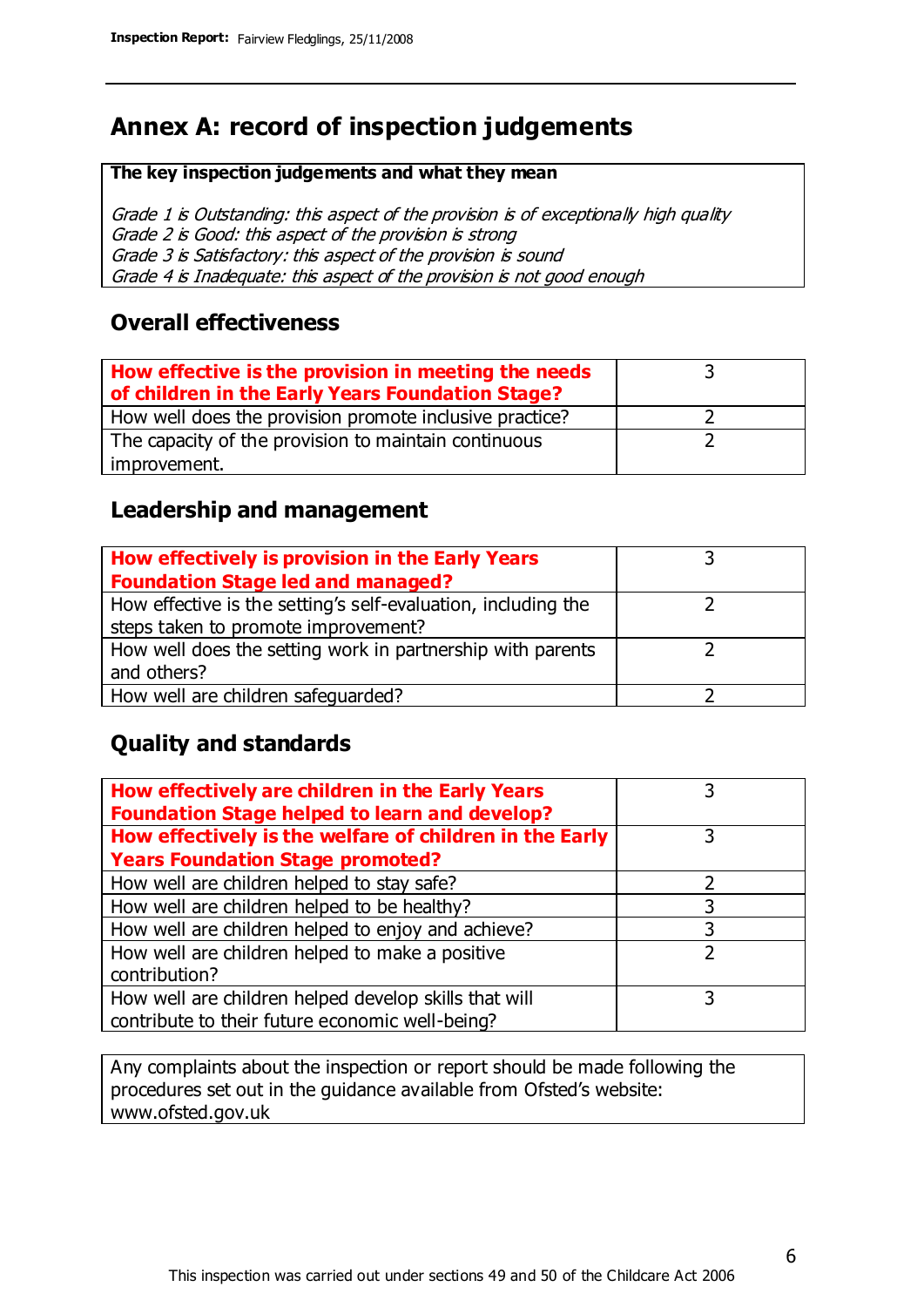# **Annex B: the Childcare Register**

| The provider confirms that the requirements of the<br>compulsory part of the Childcare Register are: | Met |
|------------------------------------------------------------------------------------------------------|-----|
| The provider confirms that the requirements of the<br>voluntary part of the Childcare Register are:  | Met |